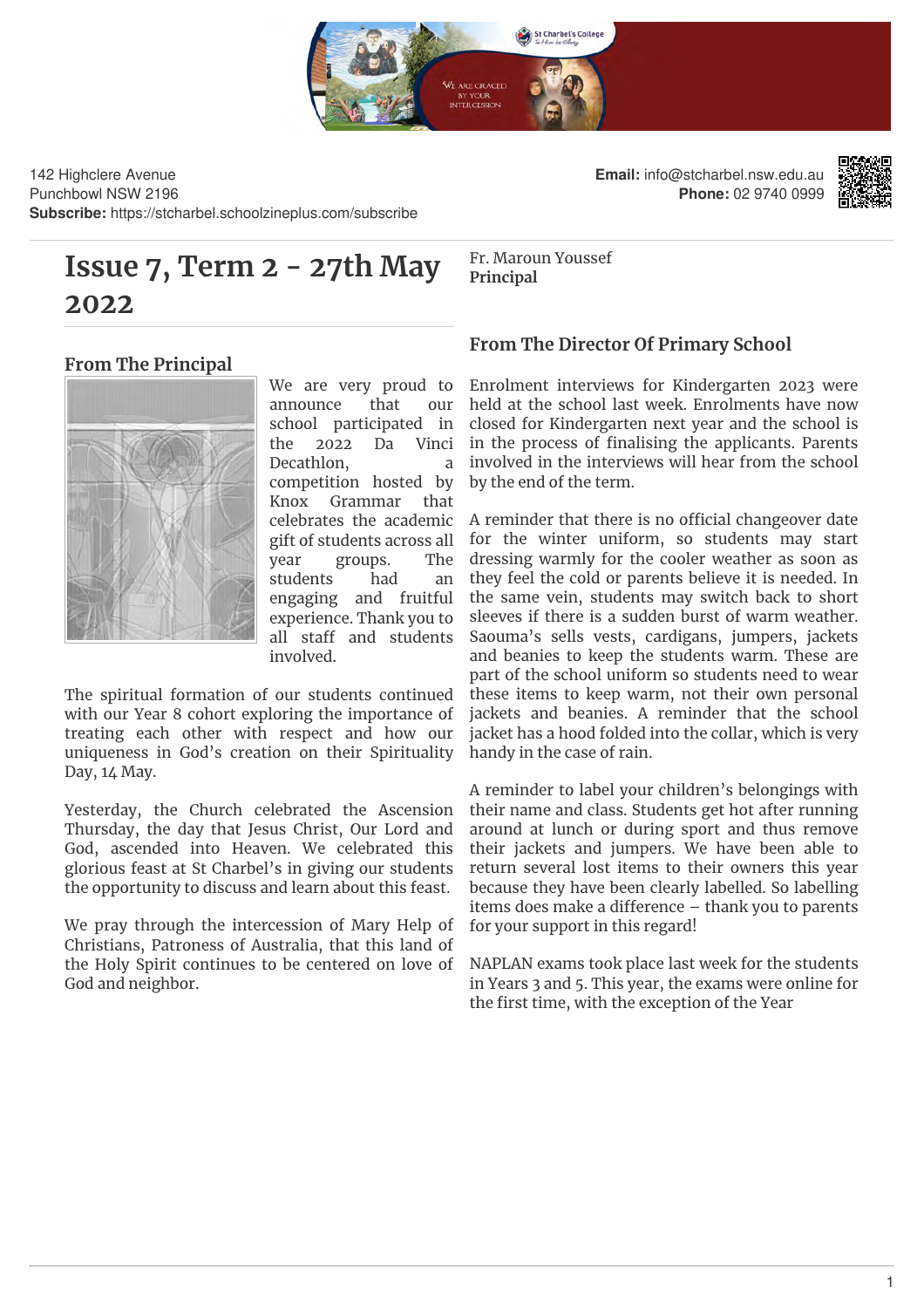3 Writing exam. The students were prepared well by their Year 3 teachers and were supported on exam days by IT staff. The students rose to the challenge of online exams and coped well with what was expected of them. An advantage of the exams moving online is that the turnaround for exam results is a lot shorter, so results should be sent home to parents in a few weeks' time.

Ms Maree Kelly **Director of Primary School**

#### **Year 3 Science**

#### **DESIGNING AND MAKING A MODEL OF A SHELTER**

Students in Year 3 have been learning about states of matter and materials as part of their Material World science unit. Students were asked to use the knowledge that they had gained throughout the term to design, produce and test a model of a shelter, using various materials, that are suitable for the Australian environment. Students worked in groups of 3-4 to draw their design and work collaboratively to make their shelter. Students gained experience in using the appropriate tools needed and different ways of joining materials for the construction of their shelter. All were engaged in the design and make task and were eager to show their shelters once completed.



#### **From the Primary School Sports Coordinator** *Primary Athletics Carnival*

The Primary Athletics Carnival is scheduled for Wednesday 8 June at the Crest Athletics Track, Georges Hall. All students for K-6 will be participating in a variety of different events throughout the day to try and win points for

their house. All students will come to school at the normal time in the morning dressed in their sports uniform with house colours splashed throughout. The students will then travel by bus to the track in their class groups for the carnival. Please note that the students will need to bring their own recess, lunch, fruit and water for the day as there will be no canteen facilities. Parents are more than welcome to attend the carnival and will need to sign in when they arrive. A parents seating section will be allocated and you are welcome to travel around the outside of the track to watch your child compete. At the conclusion of the carnival you are welcome to take your child home from the track. Please make sure that you have completed the permission form and it is returned to the school before Monday 6th June with the necessary information. Once the students return to the College they will be dismissed at the normal time of 3.10pm. Attached is a copy of a timetable for the day to help organise your visit to the track. If you have any questions regarding the Primary Athletics Carnival please feel free to contact me on 9740 0999.

#### Matthew Ryan **Primary Sports Coordinator**

| <b>St Charbel's College Primary Athletics Carnival Timetable</b> |                |                    |                     |                      |                 |                      |
|------------------------------------------------------------------|----------------|--------------------|---------------------|----------------------|-----------------|----------------------|
| <b>Class / Age</b>                                               | <b>Sprints</b> | <b>Ball Waddle</b> | <b>Target Throw</b> | <b>Egg and Spoon</b> | <b>Hurdles</b>  | <b>Javelin Throw</b> |
| КG                                                               | $10.20$ am     | 10.00am            | $10.40$ am          | 11.20am              | 11.40am         | 12.00pm              |
| KH                                                               | 10.00am        | 12.00pm            | 10.20am             | 10.40am              | 11.20am         | 11.40am              |
| КM                                                               | 10.20am        | 10.00am            | $10.40$ am          | 11.20am              | 11.40am         | 12.00pm              |
| <b>1G</b>                                                        | 12.00pm        | 11.40am            | 10.00am             | 10.20am              | 10.40am         | 11.20am              |
| 1H                                                               | 12.00pm        | 11.40am            | 10.00am             | 10.20am              | 10.40am         | 11.20am              |
| 1M                                                               | 11.40am        | 11.20am            | 12.00pm             | 10.00am              | 10.20am         | 10.40am              |
| 1P                                                               | 10.00am        | 12.00pm            | 10.20am             | 10.40am              | 11.20am         | 11.40am              |
| <b>2G</b>                                                        | 11.40am        | 11.20am            | 12.00pm             | 10.00am              | 10.20am         | 10.40am              |
| 2H                                                               | 11.20am        | 10.40am            | 11.40am             | 12.00pm              | 10.00am         | 10.20am              |
| 2M                                                               | 11.20am        | 10.40am            | 11.40am             | 12.00pm              | 10.00am         | 10.20am              |
| <b>Class / Age</b>                                               | 800m           | <b>Novelty</b>     | <b>Long Jump</b>    | <b>Discus</b>        | <b>Shot Put</b> | <b>100m</b>          |
| 8                                                                | 9.30am         | 11.15am            | 11.50am             | 12.25pm              | 1.20pm          | 10.15am              |
| 9                                                                | 9.30am         | 11.50am            | 12.25pm             | 1.20pm               | 10.15am         | 11.15am              |
| 10                                                               | 9.30am         | 12.25pm            | 1.20pm              | 10,15am              | 11.15am         | 11.150am             |
| 11                                                               | 9.30am         | 1.20pm             | 10.15am             | 11.15am              | 11.50am         | 12.25pm              |
| 12                                                               | 9.30am         | 10.15am            | 11.15am             | 11.50am              | 12.25pm         | 1,20pm               |

#### *Dear Parents,*

*The above timetable gives you an approximate time of when your son / daughter will be competing in each of their events. I hope this helps to organise your day. Please remember that there are no canteen facilities at the Crest Athletics Track, therefore you will need to bring your own food and drink for the day. Can I please take this moment to ask that the food that you bring for your child is appropriate in regards to being healthy and suitable for school. (no fast food). If there is any other questions you have please feel free to contact me through the front office.*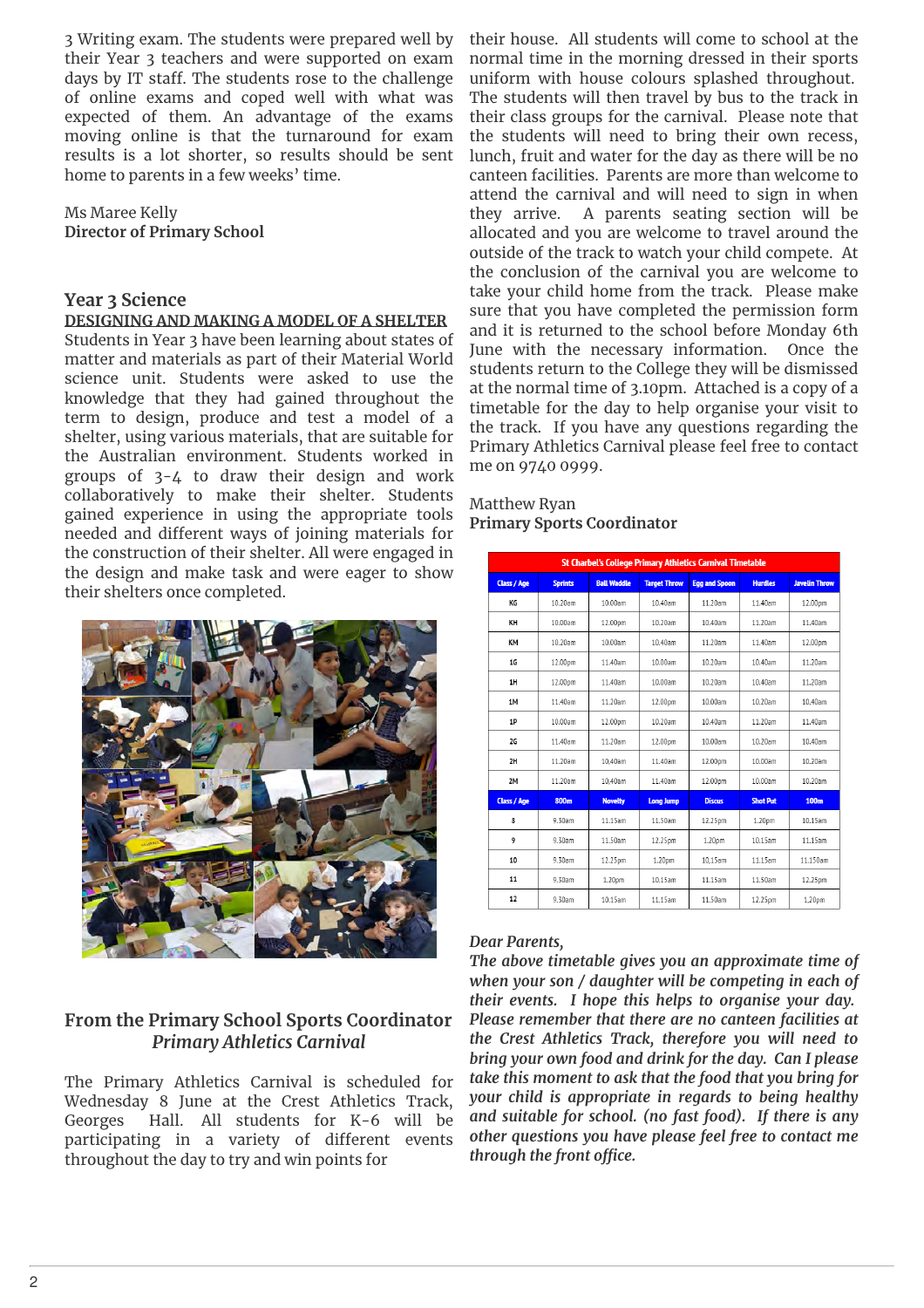*Thanks*

Matthew Ryan *Primary Sports Coordinator.*

### **From the LOTE Department**

تَقَدّم تلاميذ الصّف الثّالث الإبتدائي بفرح وإيمان لتناول الرّب يسوع واستقباله في قلوبهم. نتمنّى لهم أياماً مليئة بالإيمان والفرح تهانينا لجميع الطّلاب واكتسب تلامذة الصنف السادس الحكم والعبر من خلال القصص التي سمعوها ودرسوها . أمّا الصّف الخامس فتركّز نشاطهم حول الدّراسة عن المخيّم وتسَلّق الجبال وأنواع الزياضة ودرس تلامذة الصَّف الرَّابع عن كيفية اللَّهو واللَّعب وعن السَّينما. هذه بعض النّماذج مما كتبها الأولاد



#### **Year 11 Advanced English**

On May 17, St. Charbel's College alumna, author and journalist Dr. Sarah Ayoub presented her experiences as writer and gave writing tips to our Year 11 Advanced English students. The students are writing their own narratives for assessment this term, and Dr. Ayoub served as a wonderful sage and role model to encourage our students to write "what they know" and value their own voices and experiences as Lebanese-Australians. Below, please find some observations of the day from Year 11 students.

A wonderful guest speaker, Sarah Ayoub, a Lebanese author, came to our school a few days ago to speak to the Year 11 Advanced English class about composing narratives that shape our world. Dr. Ayoub's writing techniques were

quite beneficial and clarified any concerns my classmates and I had. Character development, story plan exercises and tips and tricks improved our writing abilities. Sarah's suggestion that we should write about what we know rather than striving to find words to describe something we don't know resonated with me. Writing from personal experience and/or knowledge makes it easier to comprehend what you're writing. I know that my fellow classmates and I are immensely grateful for her insight and through our writing success hope to show her how much she has assisted us.

 Cindy Tawk 11-ENA3



On Monday the 16th of May, the Year 11 Advanced English cohort had the lovely opportunity to hear the wise words of the brilliant, observant and professional author, Sarah Ayoub. She is most definitely a great role model to our community as she is 'one of us'. Her perceptions and attitudes towards writing influences students to become better and push themselves to not just do well academically, but "use writing as a free source of therapy.'' Her insights and tips were helpful, considerate and obliging. She revealed to our students literal tips which go beyond the syllabus. On behalf of the grade, we are extremely thankful and appreciative that we had the chance to witness and give an ear to Sarah Ayoub's enlightening voice.

Alissa Achi & Sarah Daoud 11-ENA1

#### **From The TAS Department**

Beautiful sounds, scents and works can be heard, smelt and seen in the corridors of the CA TAS classrooms. Among the wonderful works are the Year 8 Music students who have formed bands and are performing like rockstars. They are belting out songs such as Smoke on the water and Hotel California. Year 7-12 Music students participated in a Rock band Incursion and treated to a performance from a "Voice" Star.

The year 11 Food Technology students have been making food for display while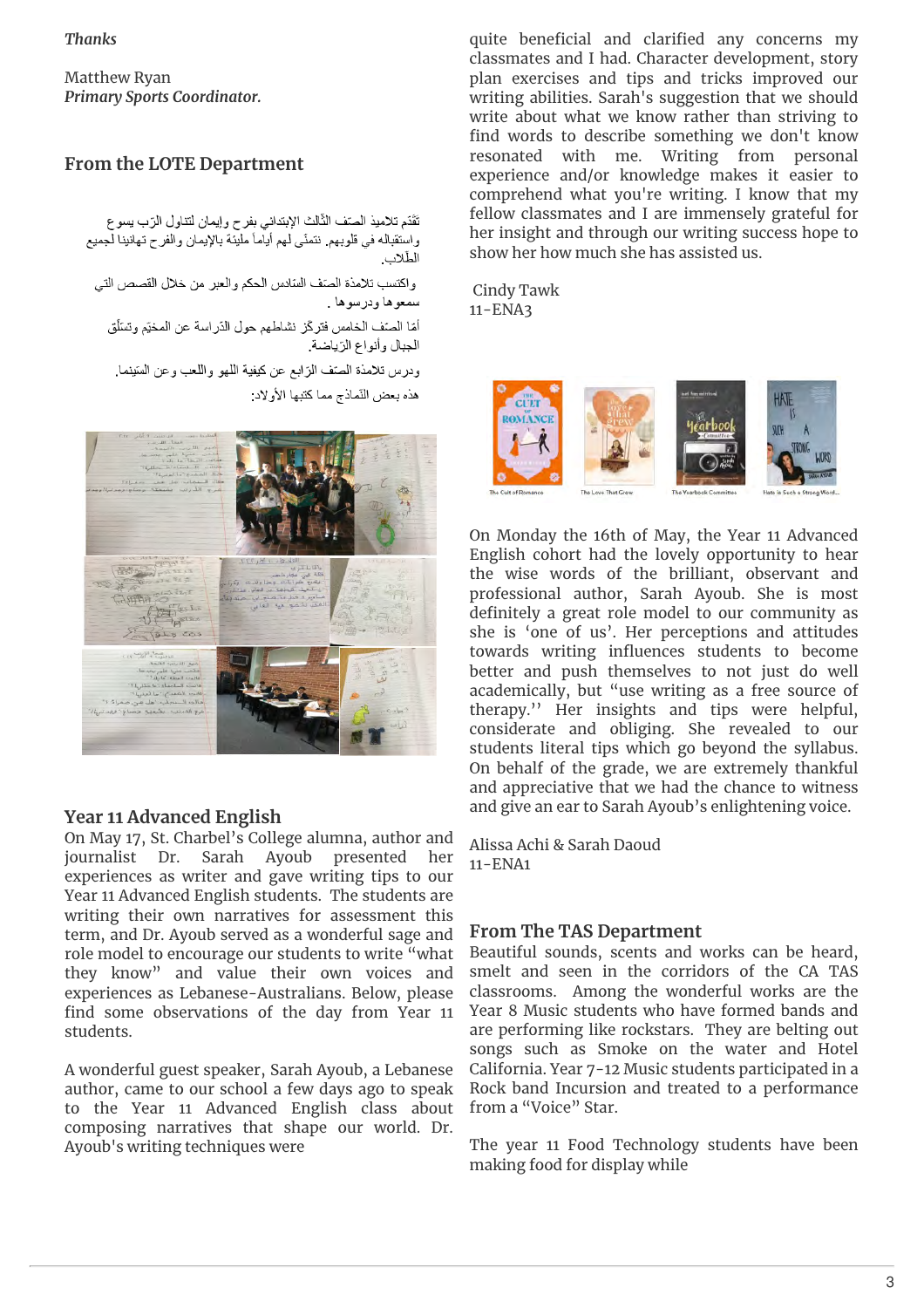properties of food. They also participated in an incursion where they made a few dishes, photographed them and designed their own magazine cover.

Year 8 Art completed their Food inspired sculptures, they can easily be mistaken for real food, please don't take a bite. Year 9 Visual Art are sculpting spectacular Portrait Heads. More to come in the next edition. I hope you enjoy the images of student work below.

 Year 7 Material Technology students are completing their device covers and toys, their design and sewing skills are mind blowing, amazing neat and creative work.













#### **From The Careers Department Career's News**

Please navigate through the College's Library

paying particular attention to the functional webpage to explore Career options with your children. Please feel free to contact me via the school office or email if there are any Careers related issues you would like to discuss.

#### **Careers in the Spotlight**

#### **How to become an Actuary**

Actuaries analyse a wide variety of data (including mathematical, statistical, demographic, economic, and more) in order to minimise risk when it comes to financial decision making. They can work inhouse providing advice for a business, or advise individual private clients on financial decisions.

If you love maths and stats, are a great problemsolver, and want a job that can provide fantastic opportunities and remuneration, becoming an Actuary could be perfect for you.

#### **About you:**

- Fantastic problem-solver
- Great communicator
- Strong mathematic ability
- Organised and efficient
- Great time management skills
- Adaptable and flexible
- Analytical and innovative
- Reliable and trustworthy

#### **The job:**

- Collating a variety of relevant data
- Examining financial projections
- Analysing statistical trends
- Using data and statistics to guide decision making
- Estimating future opportunities and risks
- Ensuring companies are equipped for future uncertainty
- Designing new business policies and guidelines
- Providing advice and guidance to businesses and individuals

#### **How to become an Actuary in Australia**

You need to complete an accredited undergraduate qualification to work as an Actuary in Australia, as well as undergo further training.

 Step 1 – Complete Year 12 with a strong focus on English and Maths.

 Step 2 – Complete a relevant undergraduate degree, such as a Bachelor of Actuarial Science.

Step 3 – Once you've finished your degree, complete